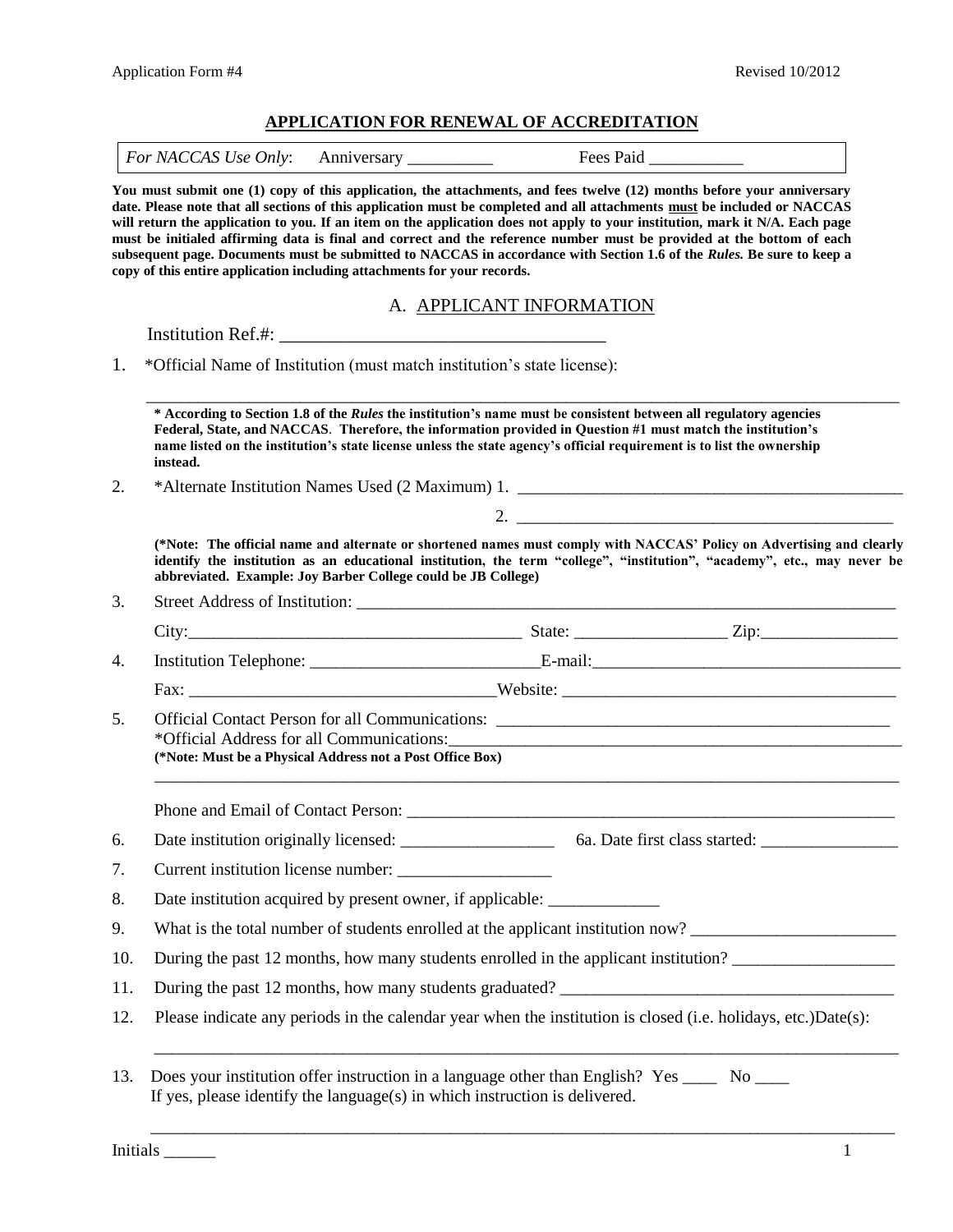# B. OWNER INFORMATION

| 14.         | Private Non-Profit ()<br>Private For-Profit ()<br>This institution is (check one):<br>Publicly Traded ()                                                                                                                                                                    |
|-------------|-----------------------------------------------------------------------------------------------------------------------------------------------------------------------------------------------------------------------------------------------------------------------------|
| 15.         | ______ (Complete Type A Ownership below)<br>Institution owned by: Individual(s):<br>Institution owned by: Corporation or LLC:<br>_____ (Complete Type B Ownership below)<br>Institution owned by: Subsidiary of Parent Corporation:<br>______ (Complete Type B and C below) |
|             | <b>Type A Ownership:</b><br>( <i>Check One</i> ): Sole Proprietorship ()<br>Partnership ()<br>or                                                                                                                                                                            |
|             | 16. List the name and address of the sole proprietor or partners and their percentages of ownership.                                                                                                                                                                        |
| <b>Name</b> | Address<br><b>Percentage</b>                                                                                                                                                                                                                                                |
|             |                                                                                                                                                                                                                                                                             |
|             |                                                                                                                                                                                                                                                                             |
|             |                                                                                                                                                                                                                                                                             |
|             | (Note: Must be a Physical Address not a Post Office Box)                                                                                                                                                                                                                    |
|             | <b>Type B Ownership:</b>                                                                                                                                                                                                                                                    |
| 17.         | Name of Corporation/L.L.C: $\qquad \qquad \qquad$ LTD $\qquad \qquad$ Inc.<br>$\boxed{\phantom{2}\text{Other}}$<br>Check one: $\Box$ LLC                                                                                                                                    |
| 18.<br>19.  |                                                                                                                                                                                                                                                                             |
| 20.         | Date of Incorporation or organization: __________<br>List all individuals, corporations, or other entities who own shares or membership interests, as                                                                                                                       |
|             | applicable. Provide a separate sheet if additional space is needed.<br>(For Private Non-Profit organizations, please list corporate officer's names and their titles since there are no owners, and leave percentage                                                        |
| Name        | section blank)<br>Address<br>Percentage                                                                                                                                                                                                                                     |
|             |                                                                                                                                                                                                                                                                             |
|             |                                                                                                                                                                                                                                                                             |
|             |                                                                                                                                                                                                                                                                             |
|             | (Note: Must be a Physical Address not a Post Office Box)                                                                                                                                                                                                                    |
|             |                                                                                                                                                                                                                                                                             |
|             | <b>Type C Ownership:</b>                                                                                                                                                                                                                                                    |
|             |                                                                                                                                                                                                                                                                             |
|             |                                                                                                                                                                                                                                                                             |
|             | 21. List the other corporations or other owner entities, including individuals who own the entities, in order closest to institution<br>ownership. Provide a separate attachment to clearly show Tiers accurately, if needed.                                               |
|             |                                                                                                                                                                                                                                                                             |
|             |                                                                                                                                                                                                                                                                             |
|             |                                                                                                                                                                                                                                                                             |
|             | Tier 3: $\overline{\phantom{a}}$                                                                                                                                                                                                                                            |
|             |                                                                                                                                                                                                                                                                             |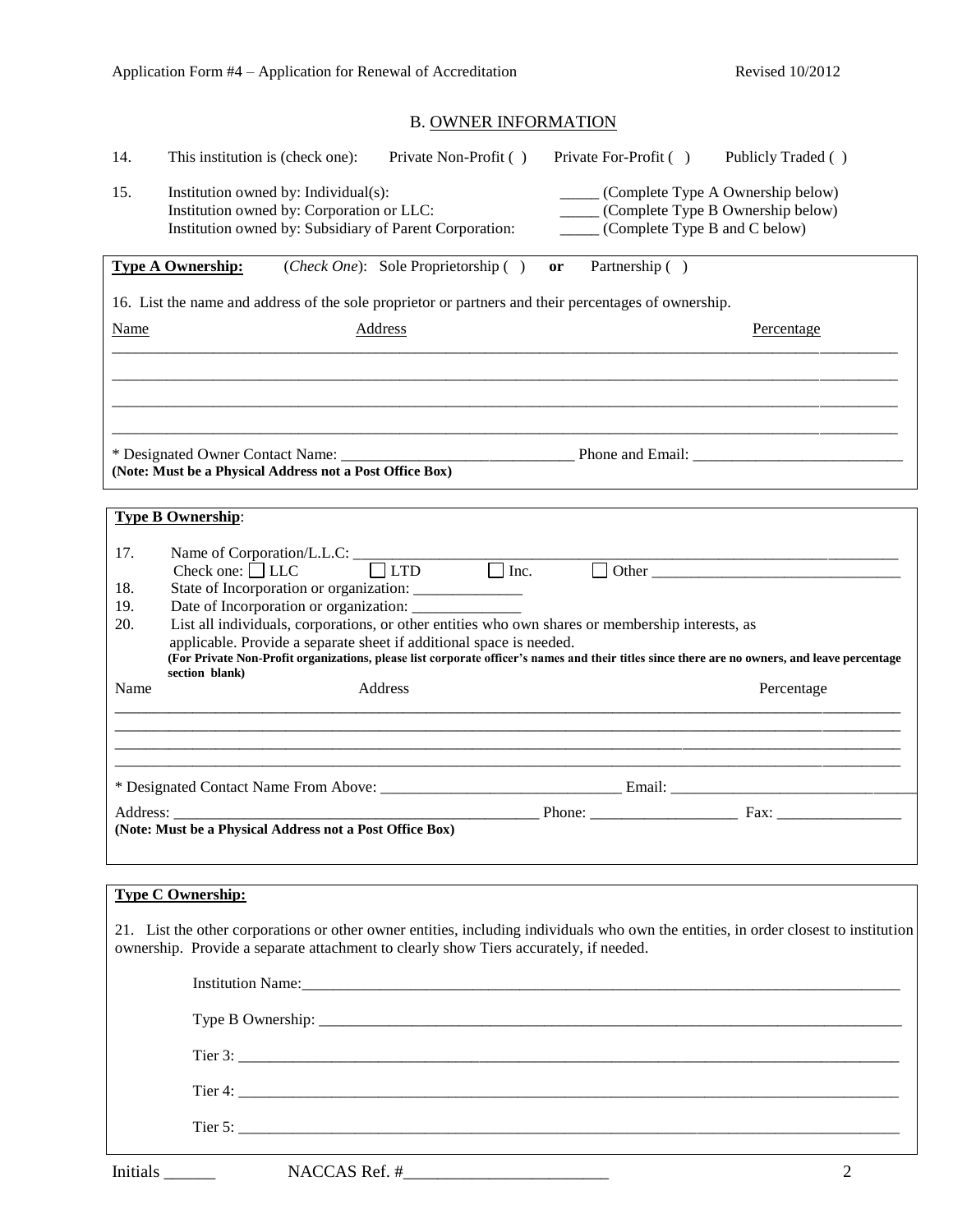22. Please list the names and locations of all other institutions offering programs within NACCAS scope, under the same ownership, management, and/or control. Please indicate if the institution is presently accredited or holds candidate status (Add pages as needed).

| Name and Location: | Accredited by: | <b>Candidate for Accreditation</b><br>with |
|--------------------|----------------|--------------------------------------------|
|                    |                |                                            |
|                    |                |                                            |
|                    |                |                                            |

23. a. Is the applicant institution currently accredited by another accrediting agency? Yes No If yes, please identify the agency.  $\qquad \qquad \qquad$ 

\_\_\_\_\_\_\_\_\_\_\_\_\_\_\_\_\_\_\_\_\_\_\_\_\_\_\_\_\_\_\_\_\_\_\_\_\_\_\_\_\_\_\_\_\_\_\_\_\_\_\_\_\_\_\_\_\_\_\_\_\_\_\_\_\_\_\_\_\_\_\_\_\_\_\_\_\_

- b. Has the applicant institution ever sought accreditation from any other accrediting agency? Yes No If yes, please identify the agency.
- c. If another accrediting agency recognizes this institution as an additional location campus, please identify the main campus. \_\_\_\_\_\_\_\_\_\_\_\_\_\_\_\_\_\_\_\_\_\_\_\_\_\_\_\_\_\_\_\_\_\_\_\_\_\_\_\_\_\_\_\_\_\_\_\_\_\_\_\_\_\_\_\_\_\_\_\_\_\_\_\_\_\_\_\_\_
- 24. Has any owner or any employee of the institution been debarred from participation in any Federal or state program or been disallowed by the US Department of Education to own any institution that participates in federal financial aid within the past five years? Yes \_\_\_\_ No \_\_\_\_ If yes, please list:
- 25. Has this institution ever been denied candidate status or (re)accreditation either by this Commission or any other accrediting agency? Yes \_\_\_\_\_ No \_\_\_\_ If yes, please list the date of denial or withdrawal and the accrediting agency. \_\_\_\_\_\_\_\_\_\_\_\_\_\_\_\_\_\_\_\_\_\_\_\_\_\_\_\_\_

\_\_\_\_\_\_\_\_\_\_\_\_\_\_\_\_\_\_\_\_\_\_\_\_\_\_\_\_\_\_\_\_\_\_\_\_\_\_\_\_\_\_\_\_\_\_\_\_\_\_\_\_\_\_\_\_\_\_\_\_\_\_\_\_\_\_\_\_\_\_\_\_\_\_\_\_\_\_\_\_\_\_\_\_\_

- 26. Please indicate if the institution contracts with any institution district, state-funded program, colleges, local junior colleges or technical institutions for cosmetology training. Yes \_\_\_\_ No \_\_\_\_
- 27. The person responsible for the day-to-day operations of the applicant institution is: Name: \_\_\_\_\_\_\_\_\_\_\_\_\_\_\_\_\_\_\_\_\_\_\_\_\_\_\_\_\_\_\_\_\_\_\_\_\_\_\_\_\_\_\_\_\_\_\_\_\_\_\_\_\_\_\_\_\_\_\_\_\_\_\_\_\_\_\_\_\_\_\_\_\_\_\_\_\_\_\_ Title: \_\_\_\_\_\_\_\_\_\_\_\_\_\_\_\_\_\_\_\_\_\_\_\_\_\_\_\_\_\_\_\_\_\_\_\_\_\_\_\_\_\_\_\_\_\_\_\_\_\_\_\_\_\_\_\_\_\_\_\_\_\_\_\_\_\_\_\_\_\_\_\_\_\_\_\_\_\_\_\_ Tel.  $\Box$  E-mail:  $\Box$  E-mail:  $\Box$
- 28. The designated accreditation liaison who has attended or will attend the required NACCAS accreditation workshop: Name: Title: \_\_\_\_\_\_\_\_\_\_\_\_\_\_\_\_\_\_\_\_\_\_\_\_\_\_\_\_\_\_\_\_\_\_\_\_\_\_\_\_\_\_\_\_\_\_\_\_\_\_\_\_\_\_\_\_\_\_\_\_\_\_\_\_\_\_\_\_\_\_\_\_\_\_\_\_\_\_\_ Tel. **E-mail:**  $\blacksquare$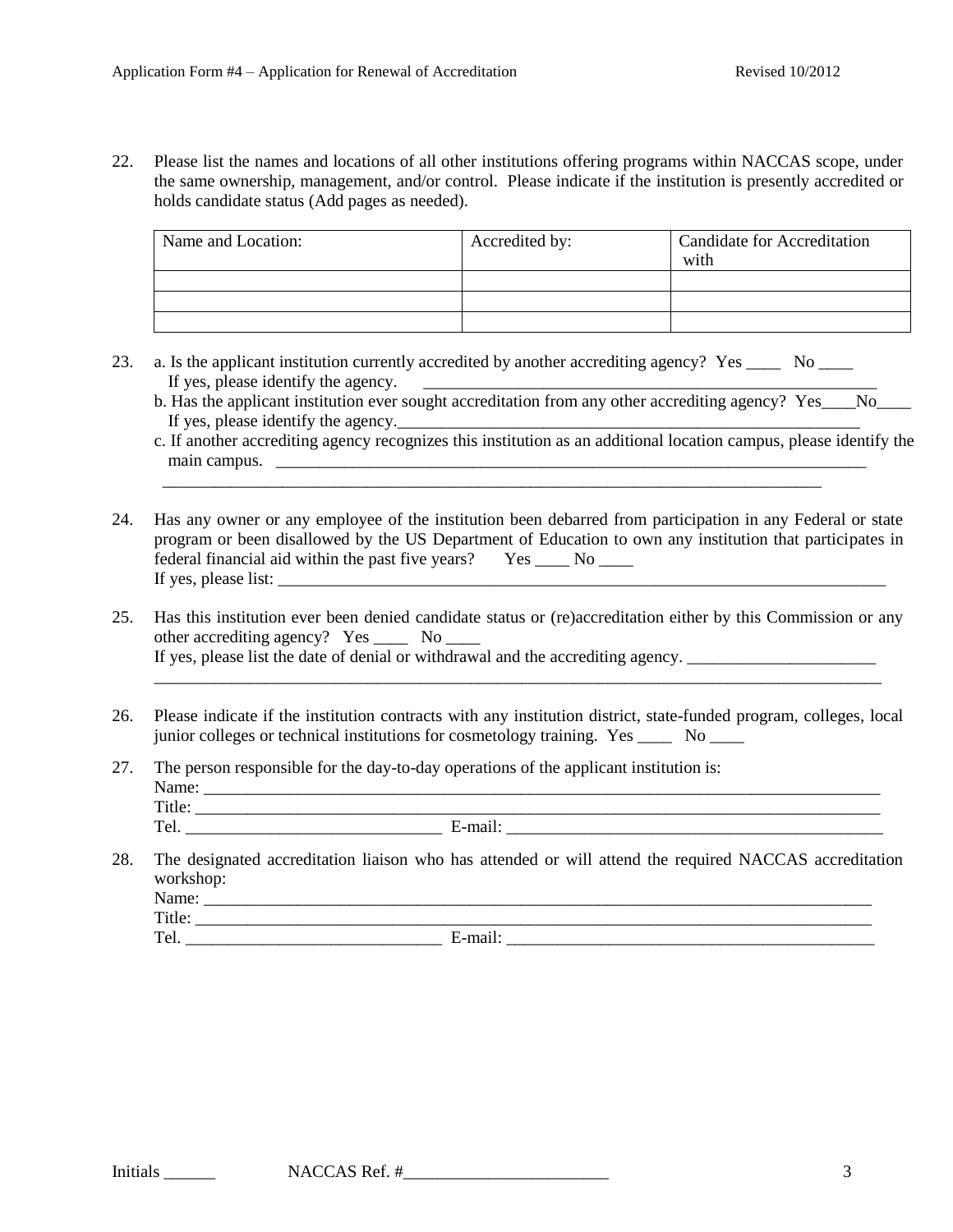29. PROGRAM SCHEDULE: List and provide information on every program offered at your institution which is over 150 hours in length and/or leads to state licensure. If your institution obtains state licensure by means of accreditation, you must list all programs offered at your institution, including programs 150 hours or less in length and not leading to licensure. Attach as many copies of the chart as needed to ensure all applicable programs are listed.

| Required<br>Information                                                                                                     |                                                                                    | Programs and Schedule |  |  |
|-----------------------------------------------------------------------------------------------------------------------------|------------------------------------------------------------------------------------|-----------------------|--|--|
|                                                                                                                             |                                                                                    |                       |  |  |
|                                                                                                                             | Name of Program                                                                    |                       |  |  |
| <b>State Requirements:</b><br>Total clock hours, credit<br>hours or competencies<br>required by State law or<br>regulation. |                                                                                    |                       |  |  |
|                                                                                                                             | <b>Institution Requirements:</b><br>Total clock hours, credit<br>and competencies. |                       |  |  |
|                                                                                                                             | Total weeks required to<br>complete the program<br>(full-time student)             |                       |  |  |
| Total weeks to complete<br>the program (part-time<br>student)                                                               |                                                                                    |                       |  |  |
|                                                                                                                             | Do you offer instruction<br>via distance learning for<br>any of these courses?     |                       |  |  |
| If so, what % of the<br>program is delivered via<br>distance education?*                                                    |                                                                                    |                       |  |  |
| Number of Clock Hours<br>or Credits of Program(s)<br>delivered via distance<br>education:                                   |                                                                                    |                       |  |  |
| Tuition                                                                                                                     |                                                                                    |                       |  |  |
| # of Current Students                                                                                                       |                                                                                    |                       |  |  |
| Date of First Graduating<br>Class                                                                                           |                                                                                    |                       |  |  |
| # of Full-Time<br>Instructors                                                                                               |                                                                                    |                       |  |  |
| # of Part-Time<br>Instructors                                                                                               |                                                                                    |                       |  |  |
| <b>CLASS SCHEDULE:</b><br>Full-Time Student                                                                                 |                                                                                    |                       |  |  |
|                                                                                                                             | Sunday                                                                             |                       |  |  |
|                                                                                                                             | Monday                                                                             |                       |  |  |
| Hours per week                                                                                                              | Tuesday                                                                            |                       |  |  |
|                                                                                                                             | Wednesday                                                                          |                       |  |  |
|                                                                                                                             | Thursday<br>Friday                                                                 |                       |  |  |
|                                                                                                                             | Saturday                                                                           |                       |  |  |

\* Note: NACCAS has chosen at this time not to approve programs offering distance education as a mode of delivery that is over 50% of the program. In addition, the institution is responsible for the management, control and delivery of distance education.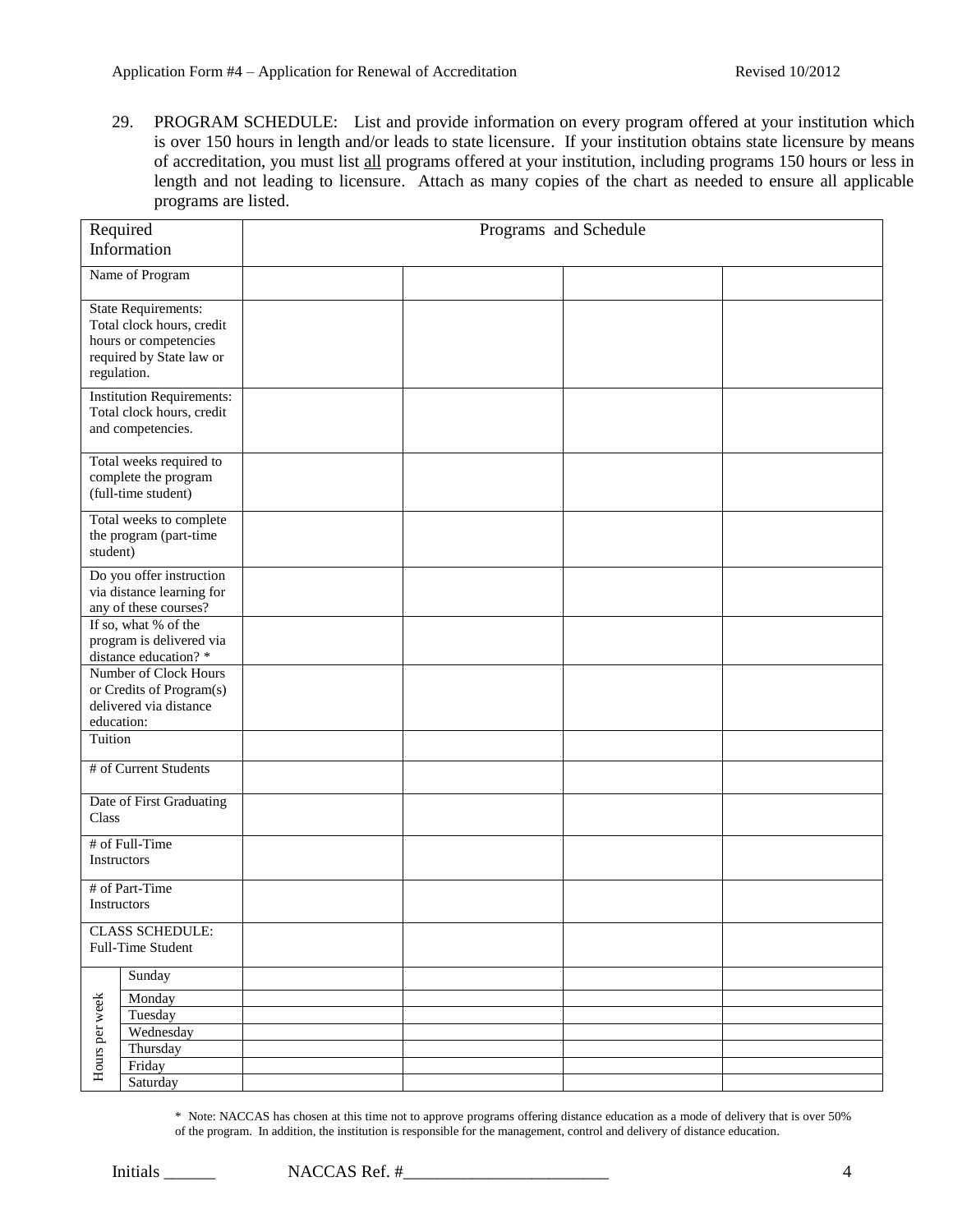30. Is the institution approved by NACCAS to offer any continuing education classes? Yes No If yes, complete the following chart. Attach as many copies and additional pages as necessary to ensure that all programs are listed.

| <b>Class Title</b> | <b>Contact Hours</b> |
|--------------------|----------------------|
|                    |                      |
|                    |                      |
|                    |                      |
|                    |                      |
|                    |                      |

### C. REQUIRED ATTACHMENTS

- 1. A copy of the current institution's license.
- 2. Institutional Self-Study. (Note: Due within 60 days after application due date and must be submitted in order for the application to be considered complete.)
- 3. Verification of attendance at a NACCAS Accreditation Workshop or of registration for a future NACCAS workshop. (Note: See Appendix #3)
- 4. A clear outside photo of the institution showing the advertising sign with the institutions' name.
- 5. Verification that all programs offered at the institution has been approved by the State.
- 6. Non-Refundable Application Fee of \$1440.00 plus:
	- a. \$350.00 for each additional program to be reviewed through the accreditation process (application fee includes the cost of reviewing one program) *and*
	- b. The first installment toward the on-site evaluation of \$805.00

Please check the NACCAS web site for changes in the Schedule of Fees (Appendix #2). Institutions in the renewal process are billed separately for annual sustaining fees and remaining installments for the on-site evaluation fee which will be adjusted for longer visits and/or additional team members (see Section 3.3 of the *Rules*).

- 7. Documentation that the institution has submitted the most recent NACCAS Annual Report.
- 8. Reminder: The institution's financial statement must be prepared in compliance with Standard VII and submitted to NACCAS within six months after the end of the institutions fiscal year. (must be on file)
- 9. If the applicant is an additional location campus: Submit MapQuest or equivalent showing distances between related main and additional location campuses.
- 10. If applicable: If the name of the institution incorporates a trade name, the institution must attach a certification that it has authority from the franchisor or licensing company to use that name.
- 11. If Applicable: Attach copies of contracts or training agreements for any arrangements you have to train students from institution districts, community colleges, State-funded programs, etc.